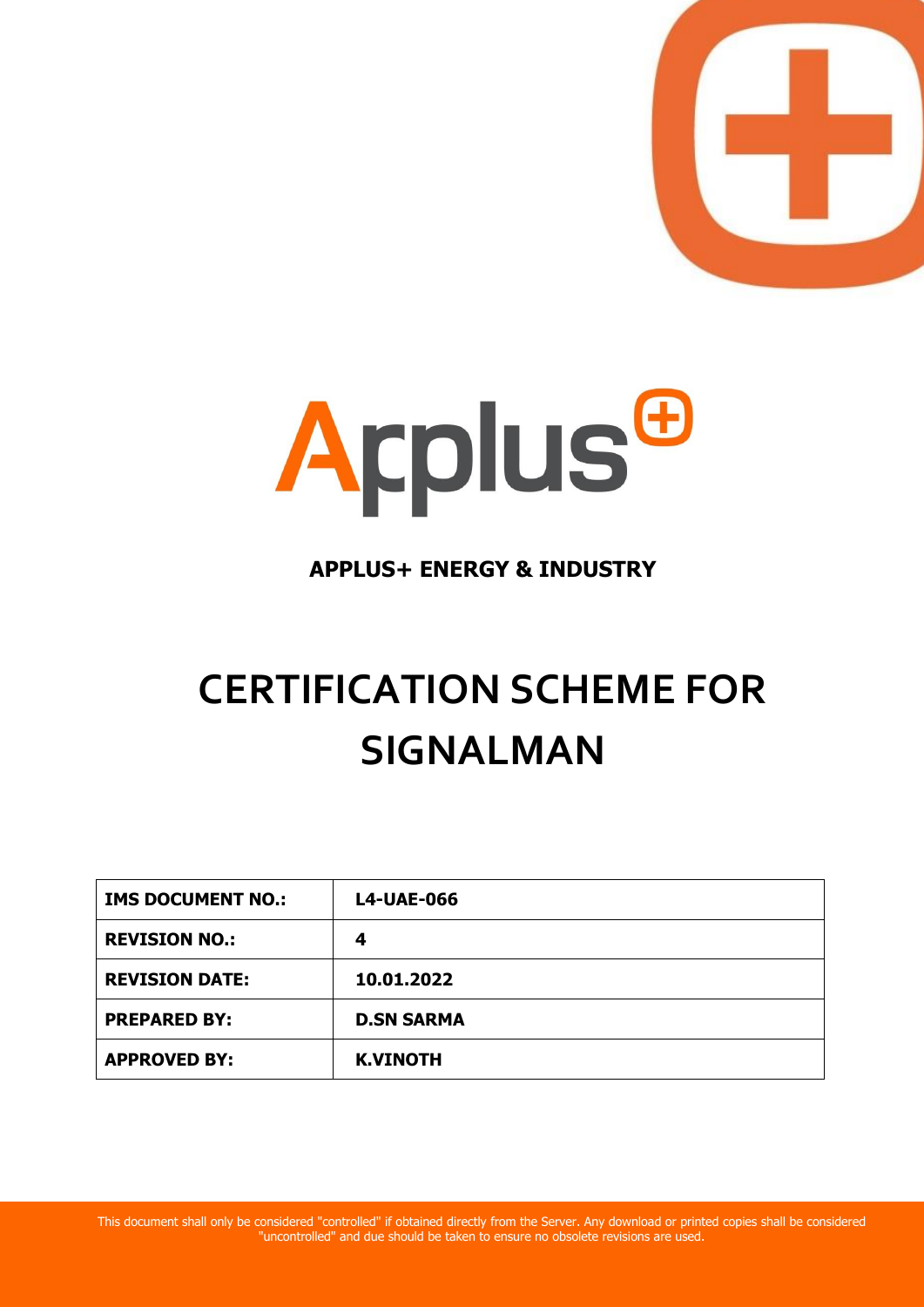

#### **1.0 Introduction**

**Arplus<sup>®</sup>** 

Velosi Certification Services is a certifying body in the UAE that develops and administers a third-party professional certification Process for Crane Operators, Signalman and Signalmen.

Established in 1982 in Malaysia, Applus+ VELOSI is a leading, international Third Party Inspection and Certification organization providing Asset Integrity and HSE solutions to diverse industries. Velosi is a part of the Applus+ Group. Applus+ is a global leading European-based provider of safety, quality and environmental solutions with over 19,000 employees worldwide. The Applus+ Group is currently structured across four divisions. Each of them focusing on providing cutting-edge services in different areas within the TIC sector, operating in multiple locations and countries worldwide.

Velosi Certification Services's primary goal is to improve the safety of cranes and lifting operations. Since 2013 Velosi Certification Services has produced and administered written and practical examination which leading to certifying lifting equipment operators, signal persons and Signalman along with the accreditation criteria ISO 17024:2012 standard and EIAC-RQ-CB-006 at the same way this scheme is compatible with scheme outline document issued by the Public Health & Safety department of Dubai Municipality and any specific requirements issued by Dubai or UAE government authorities.

By providing a thorough, independent assessment of the knowledge and skills required to work safely, to enhance lifting equipment safety, reduce workplace risk, improve performance records, stimulate training, and give due recognition to the professional skills required for Crane Operators, Signalman and Signal persons.

Velosi Certification Services's mission is to develop effective performance standards for those who work with and around cranes; to provide fair, valid, and reliable assessments of knowledge and skills; and to serve as an authoritative industry resource of relevant information.

#### **1.1. Company Details**

Note: Any changes to the company details MUST be advised to the local accreditation body.

#### **Velosi Certification Services**

#### **Registered offices:**

#### **Head Office (HO) in Abu Dhabi, UAE**

Velosi Certification Services LLC #201, Block 'B' Abu Dhabi Business Hub I CAD-1, Mussafah PO Box: 114182, Abu Dhabi, United Arab Emirates Abu Dhabi Commercial license No: CN-1023308

Tel: +9712 5502600 Fax: +9712 5502601 Email: [UAE@applusvelosi.com](mailto:UAE@applusvelosi.com)

#### **Office in Dubai, UAE**

Velosi Certification Services LLC Office 201, Building 4, Emaar Business Park, The Greens, Sheikh Zayed Road, P.O. Box 62726 Dubai, United Arab Emirates Company Professional License: 502735

Tel : 971 4 244 1313 Fax : +971 4 564 6037 Email : [UAE@applusvelosi.com](mailto:UAE@applusvelosi.com)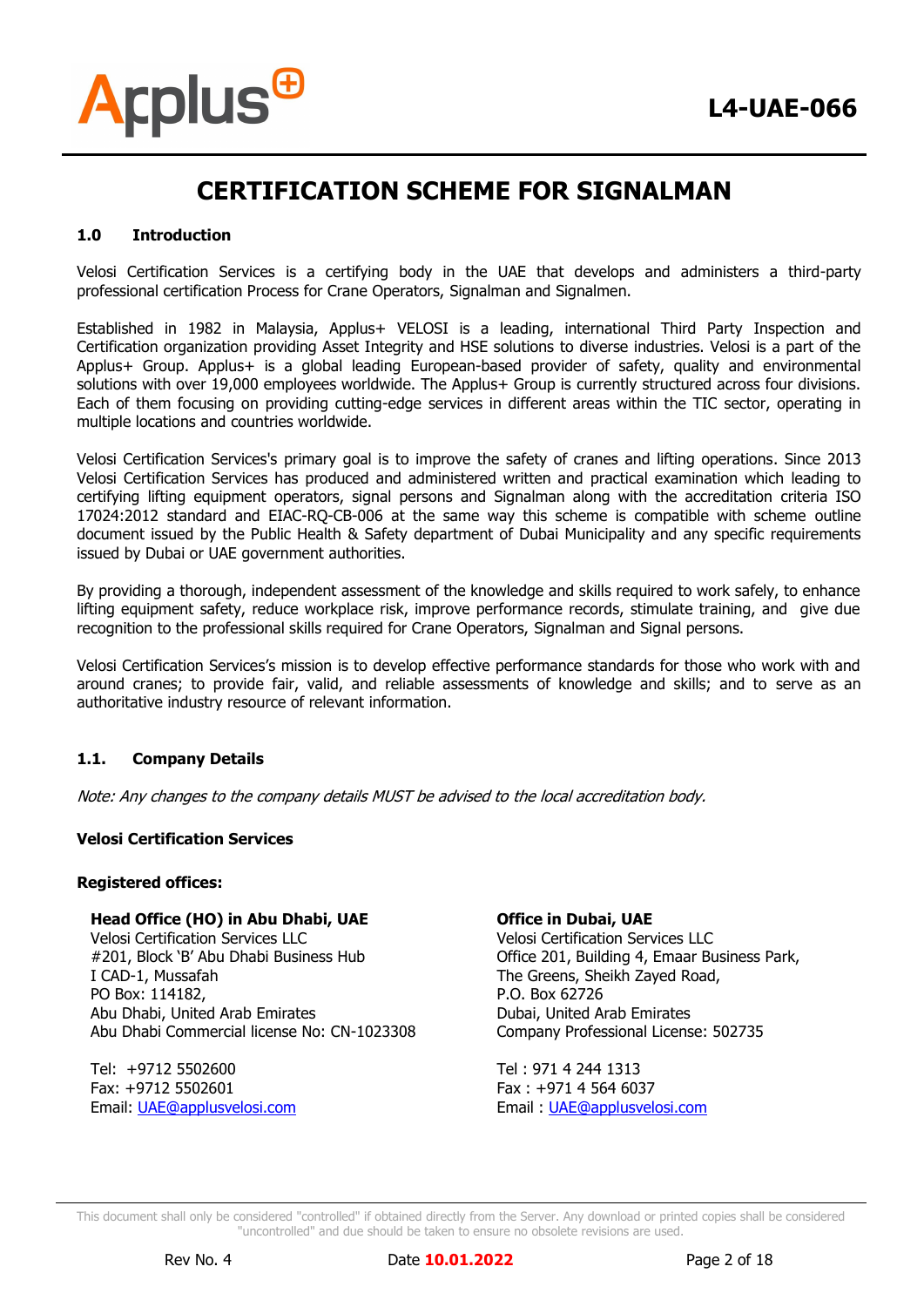#### **1.2. Welcome Note**

**Arplus<sup>®</sup>** 

Welcome to Velosi Certification Services for the Certification of Signalman program.

Velosi Certification Services has established a fair and independent evaluation of lifting equipment operation knowledge and skills also developed written and practical examinations for crane operators, Signalman, and rigging persons. These certification programs are the culmination of many years of hard work by technical experts within this field.

The Velosi Certification Services Certification Scheme Committee has developed this certification program. This committee gave freely of their time and expertise with the primary goal of improving the safety of all whose work brings them into contact with cranes and lifting equipment by providing qualified examiners who will lead and guide the personnel during all the assessment stages to be certified within the certification scheme through evaluation by means of written and practical assessment of skill and certification based on equipment capacity and type.

This Certification Scheme or Program is complying with the requirements of the ISO Standards 17024 (General Requirements for Bodies Operating Certification Systems of Persons) and within Public Health & Safety Requirement of Dubai Municipality PHSD department, and according to Relevant Standards.

#### **1.3. Declaration**

Velosi Certification Services declare that the policies and procedures of certification of persons unit and theiradministration: will be related to the criteria in which certification is sought, will be fair and equitable among all candidates, and will comply with all applicable regulations and statutory requirements. In addition to, certification will not be restricted on the grounds of undue financial or other limiting conditions, such as membership of an association of group and will not use procedures to unfairly impede or inhibit access by applicants and candidates, except as provided for in this International Standard.

#### **All complains and appeals shall be addressed to contact details as provided in section 1.1**

Velosi Certification Services does not discriminate against any individual on the basis of race, gender, age, creed, disability, or national origin.

#### **1.4. Description of Certification Program**

The Certification Scheme for Signalman which contains the following elements but not limited to:

- a) Velosi Certification Services Certification Policies
- b) Certification Scope and Objectives
- c) Job And Task Description
- d) Candidate Experience and Required Competence
- e) Candidate Abilities (can include physical capabilities such as vision, hearing and mobility)
- f) Prerequisites
- g) Code of Conduct (A code of conduct describes the ethical or personal behavior required by the scheme & the Substance Abuse Policy)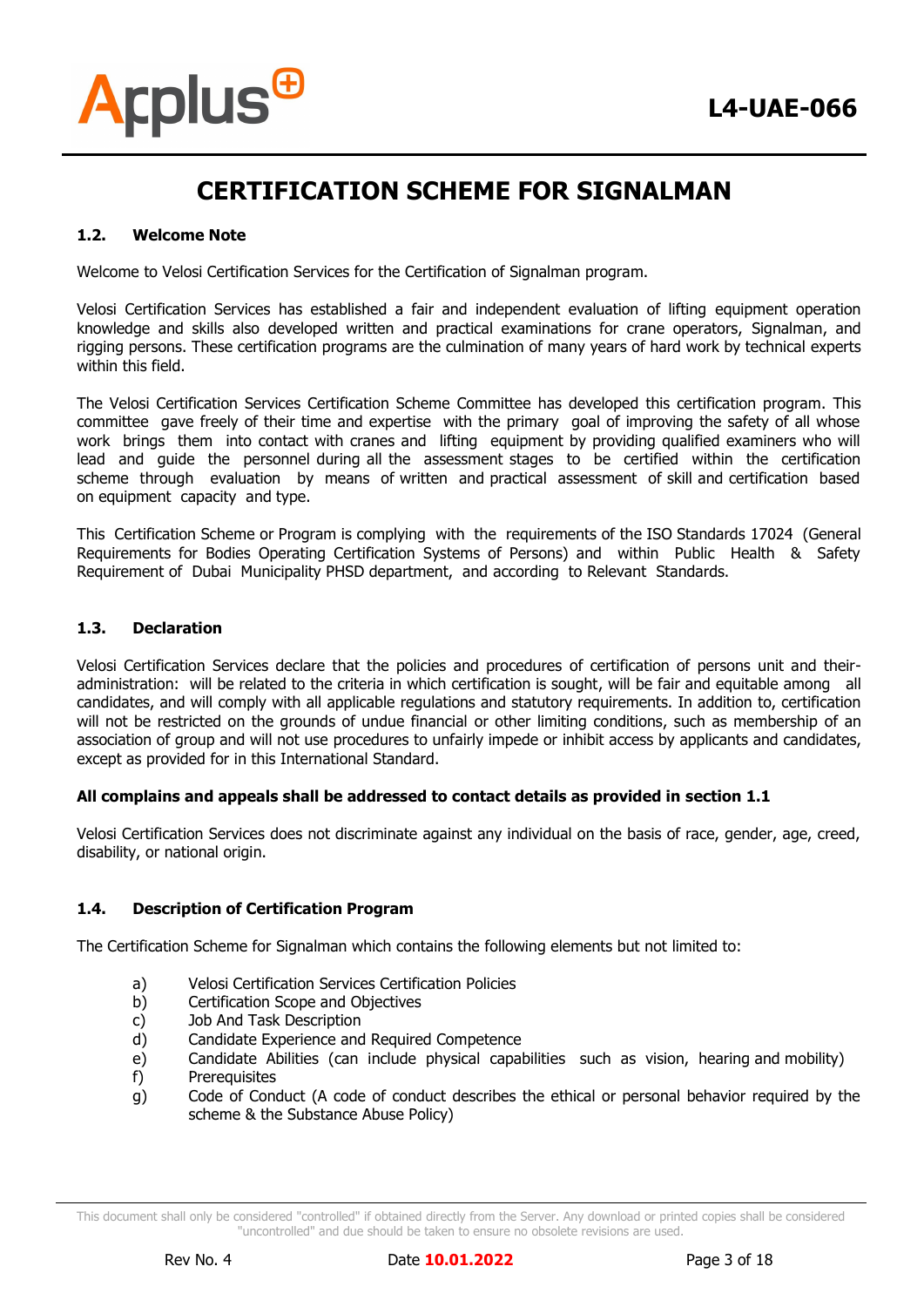

The Certification Process Requirements for Signalman includes the following but not limited to:

- a) Criteria for Initial Certification Process
- b) Assessment Methods and Mechanism for Initial Certification and Recertification
- c) Surveillance Methods and Criteria (if applicable)
- d) Suspending, Withdrawing or Reducing the Scope of Certification by Velosi Certification Services
- e) Candidates Requesting Accommodations

#### **2.0 CERTIFICATION SCEHME ELEMENTS**

#### **2.1. COMPANY POLICY**

Velosi Certification Services is dedicated to providing a high quality personnel certification service to all of its clients, placing particular emphasis on the competence, experience, expertise, capability and professionalism of both the personnel and service.

Our objective is to provide our service in a fair and impartial manner, conforming to the contractual requirements agreed with our Clients and to the controls laid down by Emirates International Accreditation Centre (EIAC) including the Standard, ISO/IEC 17024:2012.

In addition to the requirement of ISO/IEC 17024:2012 for quality Velosi Certification Services shall adopt the Velosi Certification Services QHSE policy (L1-POL-001) with regards to Health, Safety and Environmental elements.

In order to achieve this objective, it is our policy to design, develop, implement and maintain an efficient Quality System. The effectiveness of this system is monitored continuously through regular Internal Audits and Periodic Reviews.

The Company's Systems are laid down in controlled documentation, which is agreed, understood and implemented at all levels.

Continuous monitoring of service levels and Company performance both internally, externally and from Client feedback is intended to ensure that we meet the Standards we have set ourselves and to enhance and further develop our Services for the benefit of our Clients.

#### **2.2. COMMITMENT TO IMPARTIALITY**

Velosi Certification Services Management is committed to impartiality in its certification activities. The top management of Velosi Certification Services understands the importance of impartiality in carrying out its certification activities manages conflict of interest and ensures the objectivity of its certification activities.

Velosi Certification Services has documented procedures for managing impartiality and conflict of interests. Velosi Certification Services acts impartially in relation to its applicants, candidates and certified persons. Its policies and procedures are fair among all.

Velosi Certification Services is not restricted on the grounds of undue financial or other limiting conditions and it does not use procedures to unfairly impede or inhabit access by applicants and candidates. Velosi Certification Services structured and managed its certification activities so as to safeguard impartiality.

This document shall only be considered "controlled" if obtained directly from the Server. Any download or printed copies shall be considered "uncontrolled" and due should be taken to ensure no obsolete revisions are used.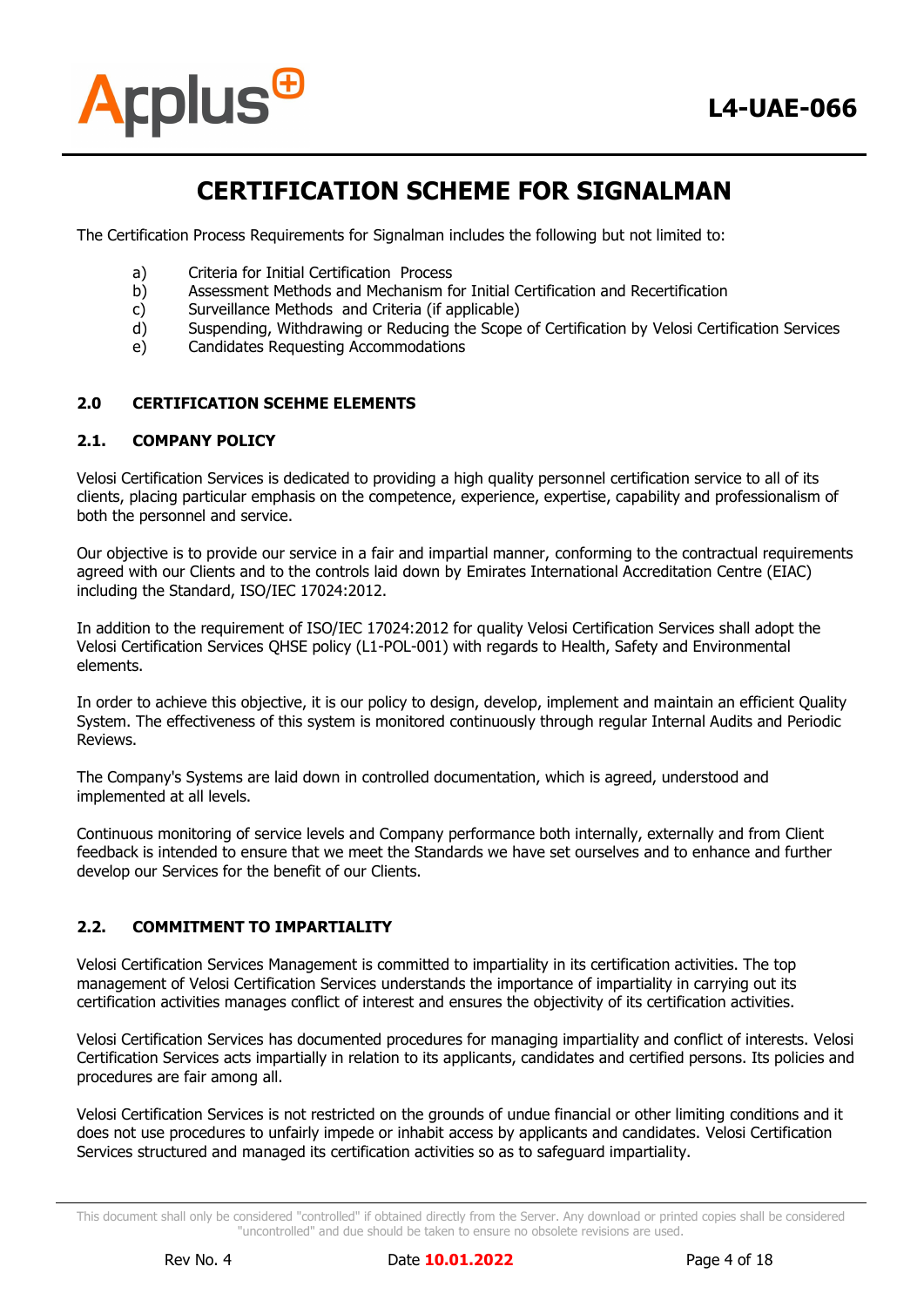

# **2.3. DISCIPLINARY POLICY**

Velosi Certification Services certification scheme committee has established and implemented standards and codes of conduct, such as ethical standards and policies and procedures for disciplinary action, Grounds for revocation of certification include, but not limited to, the following:

- a) Period of certification exceeded without renewal
- b) Evidence of falsification of any information on any documents submitted to the department or its agent
- c) Evidence of non-compliance with Substance Abuse Policy
- d) Evidence of culpability in an accident during certification period
- e) Evidence of non-compliance with medical requirements required for the Occupational Health Card issuance
- f) Evidence of non-compliance with the Code of Ethics

### **2.4. ELIGIBILITY**

To be eligible for certification, candidates must:

- a) Be at least 21 years of age
- b) Have valid occupational health card issued by relevant department
- c) Have valid evident of training listed in the candidate registration form L5-ARE-054
- d) Comply with Velosi Certification Services Substance Abuse Policy
- e) Comply with Velosi Certification Services Code of Ethics.
- f) Pass Written examination with score not less than 80%
- g) Pass Practical Examination with score not less than 75%

### **2.5. OCCUPATIONAL HEALTH EVALUATION**

It's the candidate's responsibility to continue to meet occupational health card requirements throughout their certification period; Velosi Certification Services do not conduct health and physical evaluation for the candidates.

Velosi Certification Services will make sure during the examination that the candidate is capable of conducting his function in a safe manner.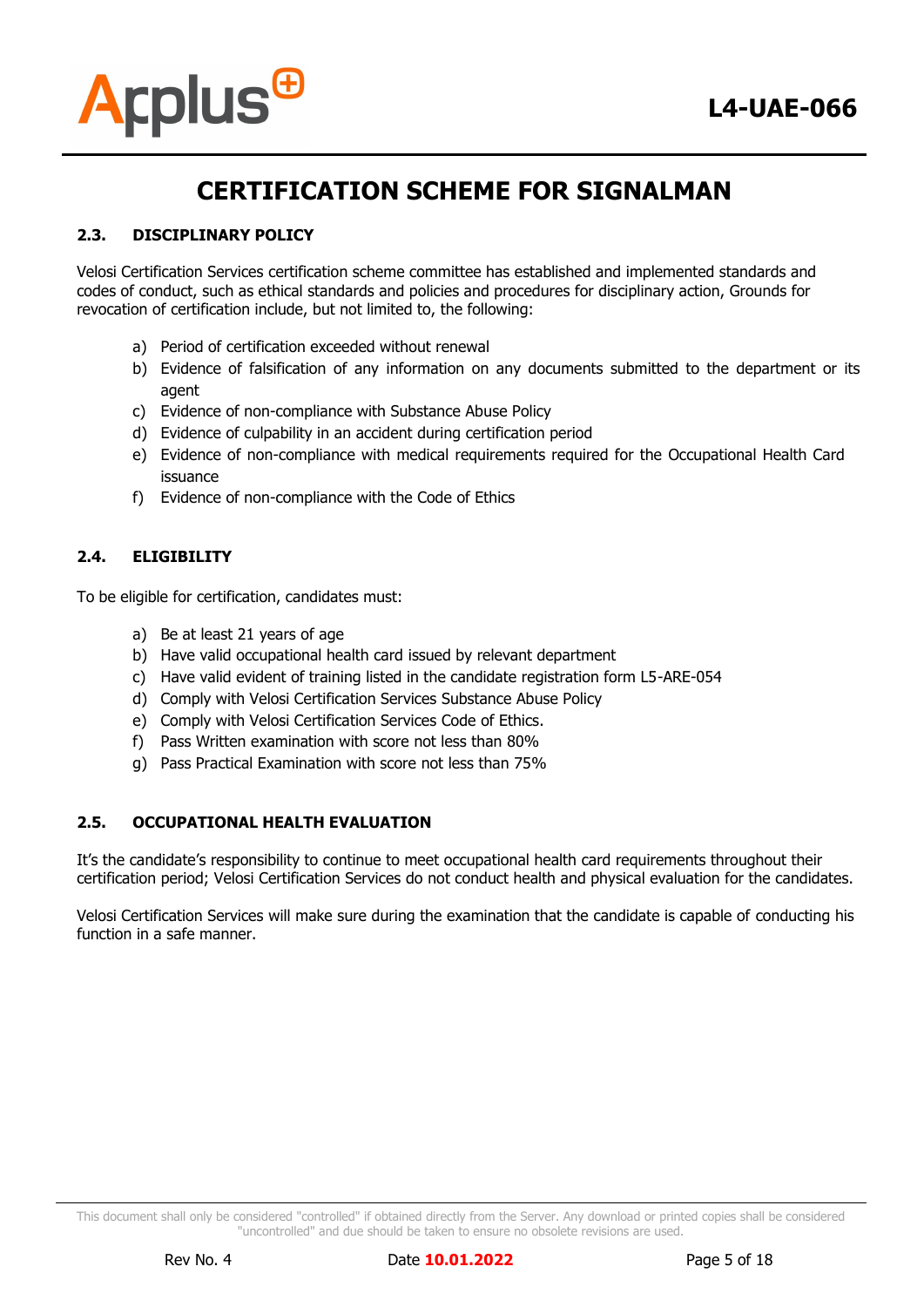

# **2.6. CANDIDATE RIGHTS**

- a) All candidates will receive certification and ID cards upon certification.
- b) The candidate has the right to reschedule the examination by informing Velosi Certification Services not less than two working Days prior the examination time.
- c) All information received from the applicants, candidates or certified persons and information obtained during the certification process is not disclosed to an unauthorized party without the written consent of the individual (applicant, candidate or certified person), except where the law requires such information to be disclosed.
- d) When Velosi Certification Services is required by law to release confidential information, the applicant, candidate or certified person will be notified as to what information will be provided
- e) All applicants, candidates or certified persons can raise a complaint in case of any dissatisfaction by sending email to Velosi certification including all details of his complaints
- f) All applicants, candidates or certified persons can raise an appeal against the certification decisions by sending email to Velosi Certification Services provided email address including all details of his appeal
- g) For an applicant with special needs has opportunity to declare, within reason, a request for accommodation.
- h) If the candidate not passing the first written or practical or both has the right to re-sit for 50% of exam fees for one time only, then he fails his re-sit exam, he will require to re-register for reattendance from the beginning with full charge

### **2.7. CANDIDATE DUTIES**

- a) All candidates must provide true and valid information and details in the application form as they will be used to assess his competency for granting the certification.
- b) All candidates must comply with the relevant provision of the certification requirements and to supply any information needed for assessment.
- c) To inform the certification body, without delay, of matters that can affect my capability to fulfil the certification requirements.
- d) All candidates must comply with the examination policy in maintaining the integrity and security of the examination process and not to release confidential examination materials or participate in fraudulent test-taking practices
- e) All candidates can make claims regarding certification only with respect to the scope for which the certification has been granted
- f) Candidates must not use the certification in such a manner as to bring Velosi Certification Services into disrepute, and not to make any statement regarding the certification which the certification body considers misleading or unauthorized
- g) All candidates must discontinue the use of all claims to certification that contain any reference to the certification body or certification upon suspension or withdrawal of certification, and to return any certificates issued by the certification body.
- h) Candidates have to notify Velosi Certification Services if the examiner is known to him during the examination process to prevent any conflict of interest.

This document shall only be considered "controlled" if obtained directly from the Server. Any download or printed copies shall be considered "uncontrolled" and due should be taken to ensure no obsolete revisions are used.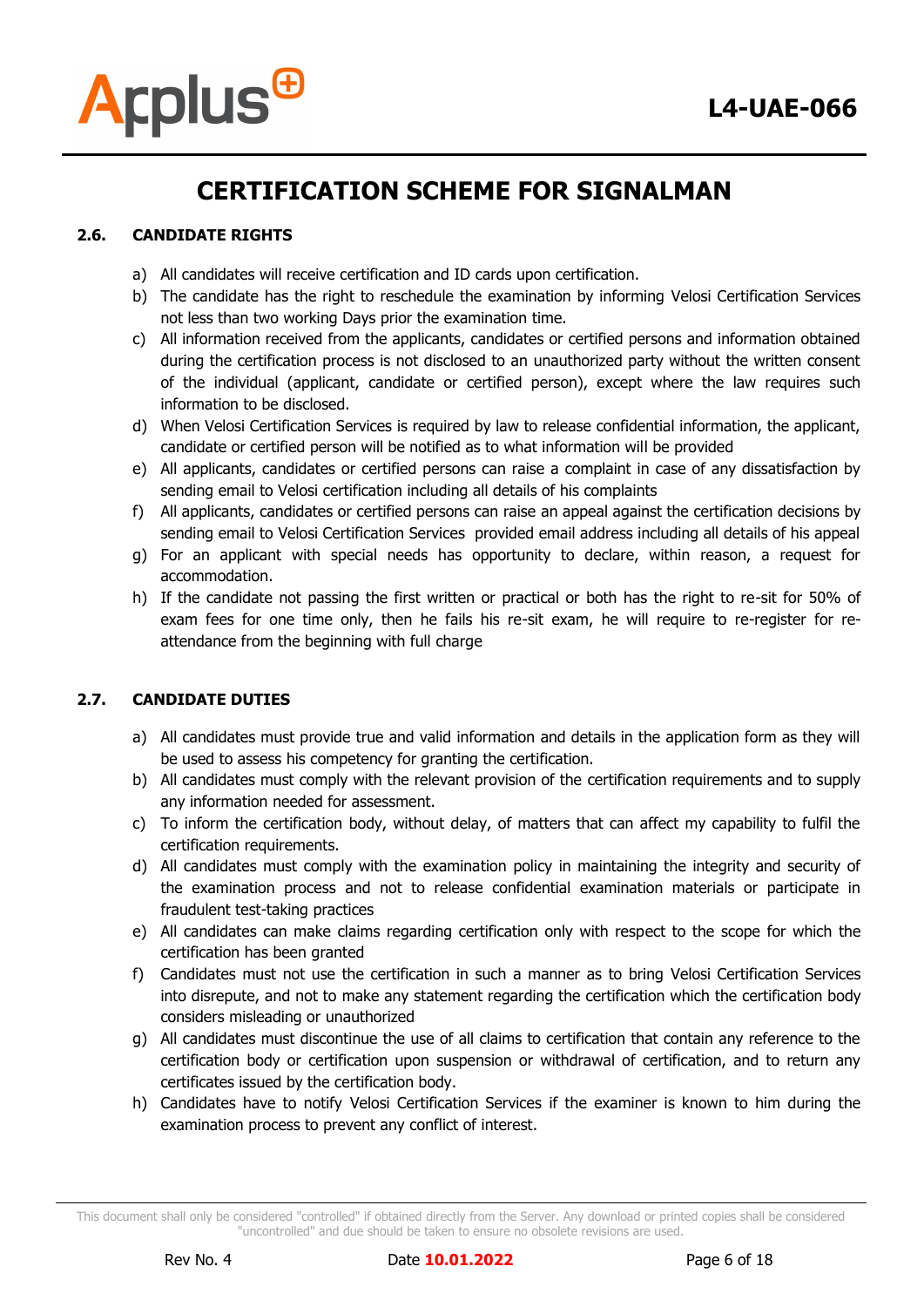



### **3.0 CERTIFICATION SCOPE & OBJECTIVES**

#### **3.1. THE SCOPE**

The Signalman certification program has been developed to include all the processes and tasks needed to evaluate knowledge and skills for individuals who are seeking certification for Signalman.

#### **3.2. THE OBJECTIVES**

The Signalman Certification Program was developed to identify those individuals with the professional knowledge and skills worthy of being designated as a Certified Signalman. Therefore, the Signalman Certification Program is intended to accomplish the following objectives:

- a) Identify Signalman who meet or exceed the minimum criteria for certification.
- b) Stimulate the improvement of rigging and establish it as a certifiable profession.
- c) Enhance the practice and profession of rigging through validated and reliable certification instruments.
- d) Directly promote Signalman competency and a safer work environment.
- e) Organize and implement a comprehensive program for the qualification of Signalman.
- f) Promote the development of knowledge and skills of those interested in the rigging profession.
- g) Provide technical assistance to agencies having regulatory authority applicable to testing and certification of Signalman.

### **4.0 JOB AND TASK DESCRIPTION**

To ensure the signalman should

Know and understand the type of signals used. If hand signals are used the signal person must know and understand the standard method of signals.

Use signals and apply the correct type as required.

Basic understanding of equipment operation and limitations, including the capacities, and its dynamics.

### **5.0 CANDIDATE REQUIREMENTS**

#### **5.1. CANDIDATES REQUIRED COMPETENCE**

Velosi Certification Services Signalman certification assessment is designed for Signalman who are trained and who are currently deployed in lifting equipment operation. The candidate is a Signalman with appropriate practical and theoretical knowledge and experience for safe rigging and slinging operation of lifting equipment.

To qualify as Signalman, the person should be:

- a) Be medically and physically fit (have a good eye sight, hearing);
- b) Have been trained in the safe and standard method of signalling.
- c) Capable of reading and understanding the English language sufficient for the fulfilment of their function in a safe manner;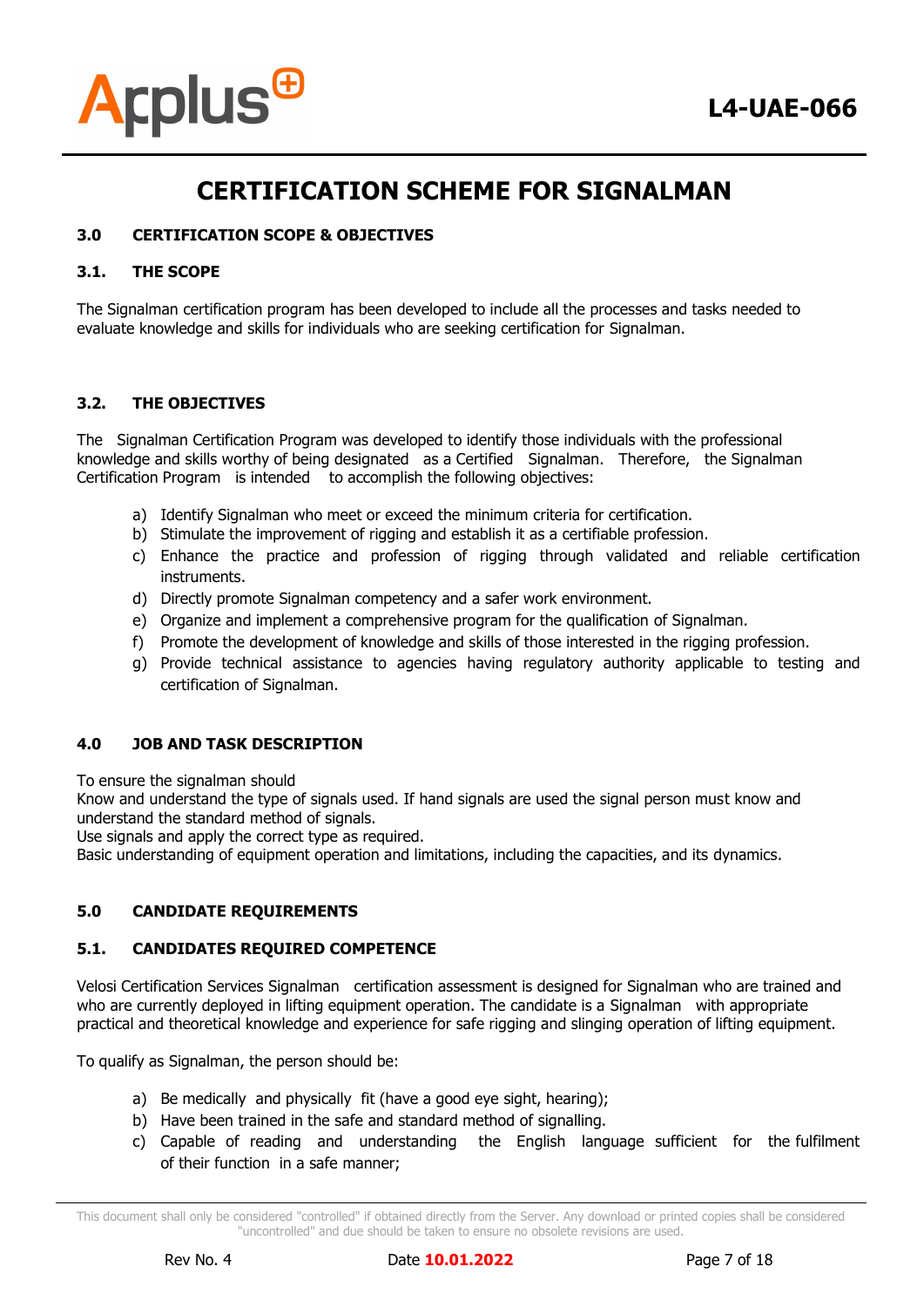

- d) To able to provide necessary clear hand signals for crane operators as per standard signals
- e) To locate a load in away, to ensure safety of load and consideration for working personnel;
- f) To understand his companies' rules and regulations, color coding and around it the reasons Certification of lifting tackle is required;
- g) To be able to communicate with radio where the crane operator is out of range.

#### **5.2. CANDIDATES ABILITIES**

The client or the employment company is responsible to ensure that each of the certified Signalman do comply and meet the required health level throughout their certification periods, and attest to their agreement as per requirement within their applications.

#### **5.3. PREREQUISITES**

All candidates have to bring their ID to the examination.

#### **6.0 CODE OF CONDUCT**

#### **6.1. CODE OF ETHICS FOR CERTIFIED SIGNALMAN**

Certified Signalman must comply with Code of Ethics during his certification, set as below:

- a) Free of bias with regard to religion, ethnicity, gender, age, national origin and disability.
- b) To place the safety and welfare of workers associated with the lifting operation above all other consideration
- c) To protect nearby general public property and the environment.
- d) Make management aware if he has safely concerns relating to the lifting operations that he is performing.
- e) Not knowingly violate safety-related regulations, warnings, or instructions set forth by the authority, recognized safety standards, the lifting equipment manufacturer, or relevant department.
- f) Not misrepresent or knowingly deceive others concerning the experience or the capabilities of himself or the equipment he is operating
- g) Not misrepresent or misuse his certification card, both of which are the property; and understand that he must return the card to the issuing authority immediately if required to do so.
- h) Provide accurate and complete information and abide by Velosi Certification Services, its policies and procedures, including this Code of Ethics, as they may be updated from time to time;
- i) Cooperate fully and completely with any administrative inquiries or investigations by Velosi Certification Services

This document shall only be considered "controlled" if obtained directly from the Server. Any download or printed copies shall be considered "uncontrolled" and due should be taken to ensure no obsolete revisions are used.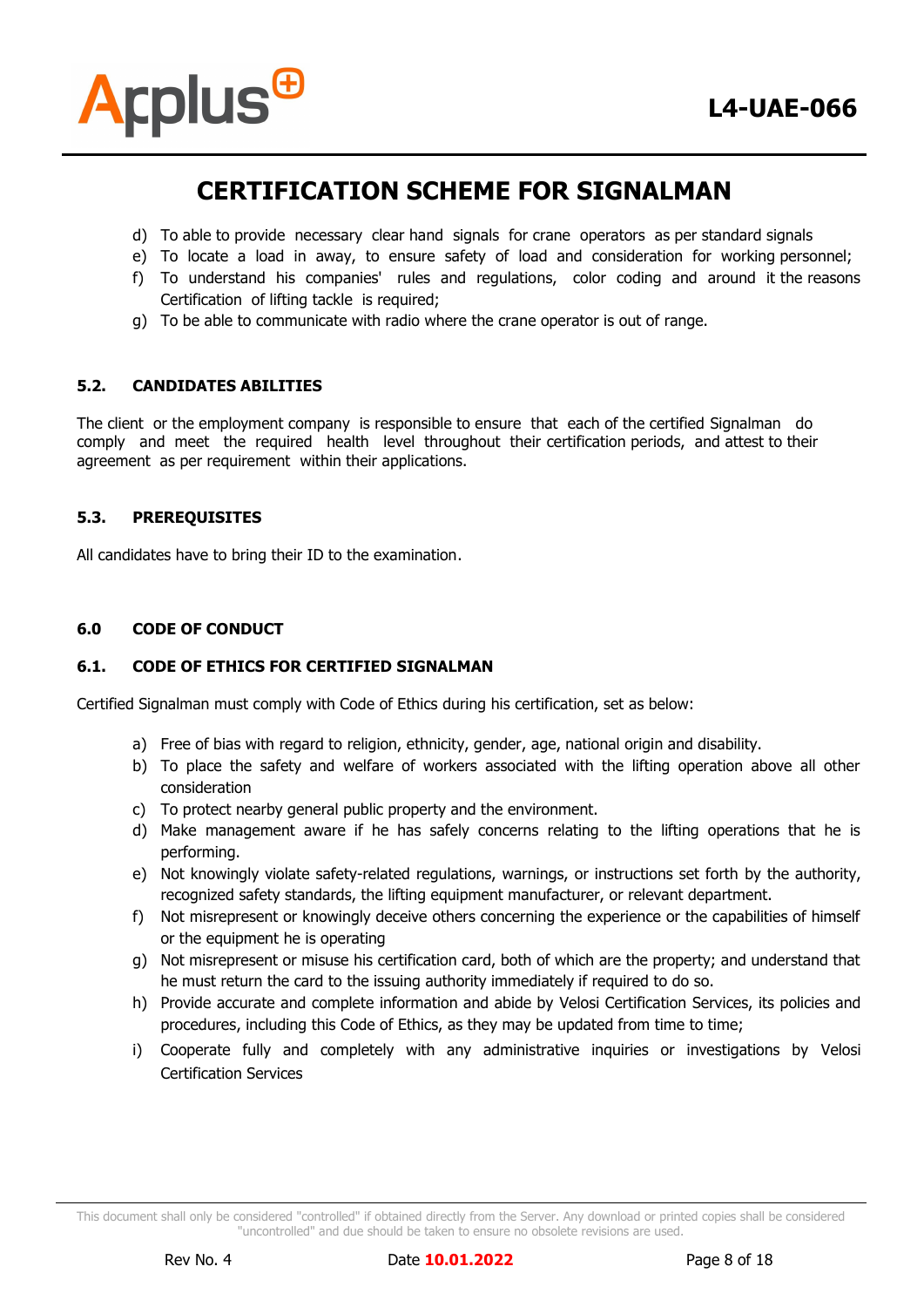



#### **6.2. SUBSTANCE ABUSE POLICY**

- a) It is the policy of Velosi Certification Services that Signalman shall not use prescribed or over-thecounter substances that would impair their ability to operate cranes safely. This includes illegal drugs, controlled substances (including trace amounts), look- alike drugs, designer drugs; or any other substance that may have an effect on the human body of being a narcotic, depressant, stimulant, or hallucinogen.
- b) An exception to this rule is that a Signalman/ rigging supervisor may use such a substance or drug if it is prescribed by a licensed medical practitioner who is familiar with the Signalman's medical history and all assigned duties. If this being the case, then that Signalman before registration shall support his medical condition by means of a written statement and/or certificate prescribed: by the said licensed medical practitioner that the prescribed substance will not adversely affect the Signalman's ability to perform the rigging of lifting equipment task in a safe manner.

It is the responsibility of the certifying organization to have the candidate understands the Code of Ethics and the Substance Abuse Policy

#### **7.0 CERTIFICATION REQUIREMENTS OF SIGNALMAN**

#### **7.1. Criteria for Initial Certification and Recertification Process**

#### **7.1.1. Submission of Application**

- a) Candidate-must complete and sign the Candidate Registration Form, which includes an affidavit that a medical professional has found him physically qualified to carry out the objective of the Technical requirements according to the relevant standard and must be aged over 21.
- b) The candidate is required to submit the application form attached with the following:
	- Passport copy with valid residence visa copy Labour card copy for the proof of identification.
	- Driving license copy
	- Color photograph (not older than six months)
	- Proof of training (if relevant), copy of your previous certificate,
	- Evidence of working experience

# **7.2. Assessment Methods for Initial Certification and Recertification**

- a) The Signalman assessment methods will consist of two stages:
	- Written Examination
	- Practical Examination
- b) All candidates must register and take both examinations
- c) Candidate must pass both examinations, Written and Practical, and comply with all requirements to be certified.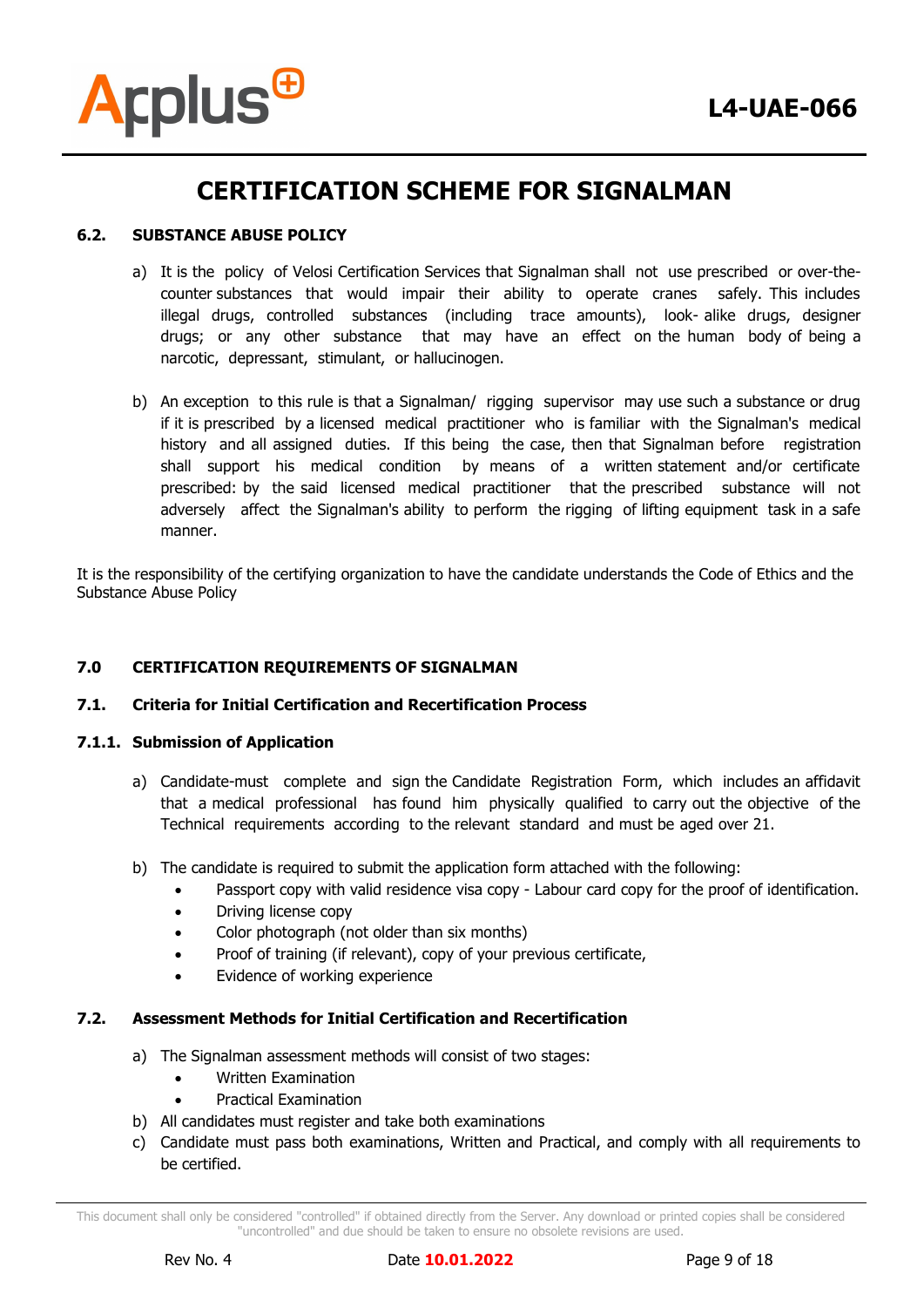

### **7.2.1. Written Examination**

- a) The written assessment has multiple-choice questions in line with EIAC's Accreditation Centre's requirements and recommendations as well as the scheme of certification processes.
- b) The written assessment will NOT be Open Material Exam Booklet.
- c) Written assessment will be taken as paper/pen tests,
- d) The assessment is carried out to evaluate the qualification of Signalman with regards the safety operation of lifting equipment and this will be done in separate stages as follows:

#### **7.2.1.1. Hand Signals**

- a) Knowing the standard method hand signals for mobile cranes, tower cranes, hoist, etc.
- b) Understanding the necessity of moving with the load while remaining visible to operator.
- c) Knowing the importance of providing clear and visible hand signals.
- d) Knowing the importance of keeping constant communication and understanding with the operator.

#### **7.2.1.2. Voice Communication**

- a) Knowing the proper use of the equipment being used, as well as its benefits and limitations.
- b) Being aware of communication barriers, i.e. wind, language, interference.
- c) Knowing the importance of ensuring fully charged batteries are used and the communication device is inacceptable working order.
- d) Knowing the importance of keeping continuous communications and understanding with the operator.
- e) Knowing the standard method pertaining to function/direction, speed and/or distance, and function/stop.
- f) Understanding the importance of operator perspective while swinging.
- g) Knowing what action to take if the operator is not following signals correctly.

#### **7.2.1.3. Basic Knowledge of Crane Operations**

- a) Knowing basic crane terminology and definitions.
- b) Understanding the effect of size, shape, weight, and center of gravity of load being lifted.
- c) Understanding boom deflection and how to compensate for it.
- d) Knowing the effect a moving load has on a crane.
- e) Understanding that boom length, angle, and load weight may affect boom deflection.
- f) Knowing the importance of keeping the hoist line vertical when a load is applied.
- g) Understanding what causes drift and how to compensate for it.
- h) Knowing the effects of side loading.
- i) Knowing the causes and consequences of two blocking.
- j) Knowing the importance of keeping personnel from the load path.
- k) Understanding that when applying load to crane that center of gravity needs to be below the boom tip.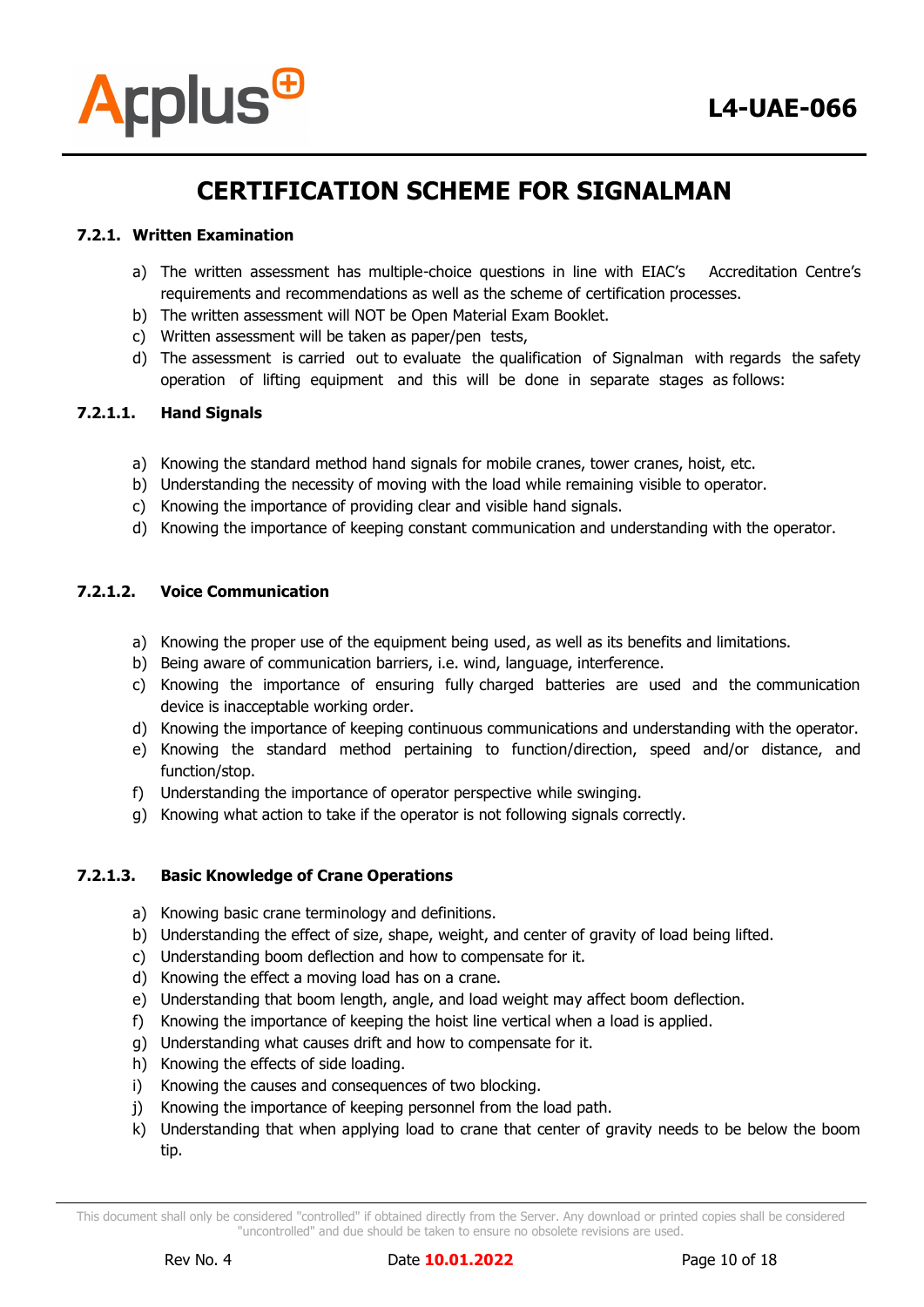



### **7.2.1.4. Situational Awareness (Site-Specific Considerations)**

- a) Knowing the importance of reviewing lift requirements with site supervision/operator/crew.
- b) Knowing how to identify and avoid hazards and obstacles.
- c) Understanding the effects: of weather conditions.
- d) Knowing how and when to use voice or hand signals.
- e) Knowing emergency procedures.

#### **7.2.1.5. Safety Standards and Regulations**

- a) Knowing the applicable local regulation/standards, including but not limited to:
- b) People under loads
- c) Suspended personnel platforms
- d) Hand signal posting requirements
- e) Knowing electric power line hazards, applicable regulations, and safety practices

#### **7.2.2. Practical Assessment /Skills: Test**

- a) Practical assessment will be taken as oral/verbal assessment.
- b) Velosi Certification Services Examiner will conduct the test at the client site layout for the required model of crane and the examiner will ensure that the assessment process remains standardized for all candidates, wherever and whenever they may conduct the test.
- c) Practical scoring: The Examiner's task is primarily to record the performance of the candidate. Scoring criteria must be set by the examiner.
- d) The following is a sample outline of the practical testing procedure, as provided to candidate at the time of testing:

### **7.2.2.1. Typical Practical Assessment Instructions**

- a) The signalman practical assessment consists of 2 domains. There is no time limit for this assessment. Candidates will typically complete the assessment in approximately 30 minutes.
- b) There are two types of scenarios to demonstrate proper hand or voice signals:
	- Match Scenario: In these scenarios, candidate will observe the crane performing certain functions and give the necessary hand or voice signal(s) that match or matches the function.
	- Candidate-Initiated Scenario: In these scenarios, candidate give the necessary hand or voice signals to initiate and direct lifting equipment movement based on assigned task by the examiner.
- c) All signals must be given in accordance with current standard signals (e.g., the swing signal is: Arm extended, point with finger in direction of swing of boom), see construction code of practice, hand signal.
- d) The candidate shall be assessed in maintaining constant communication if they use voice signals.
- e) In scenarios where multiple signals are required, candidates must give all signals correctly, examiners to assess each signal and it's relevant to the move.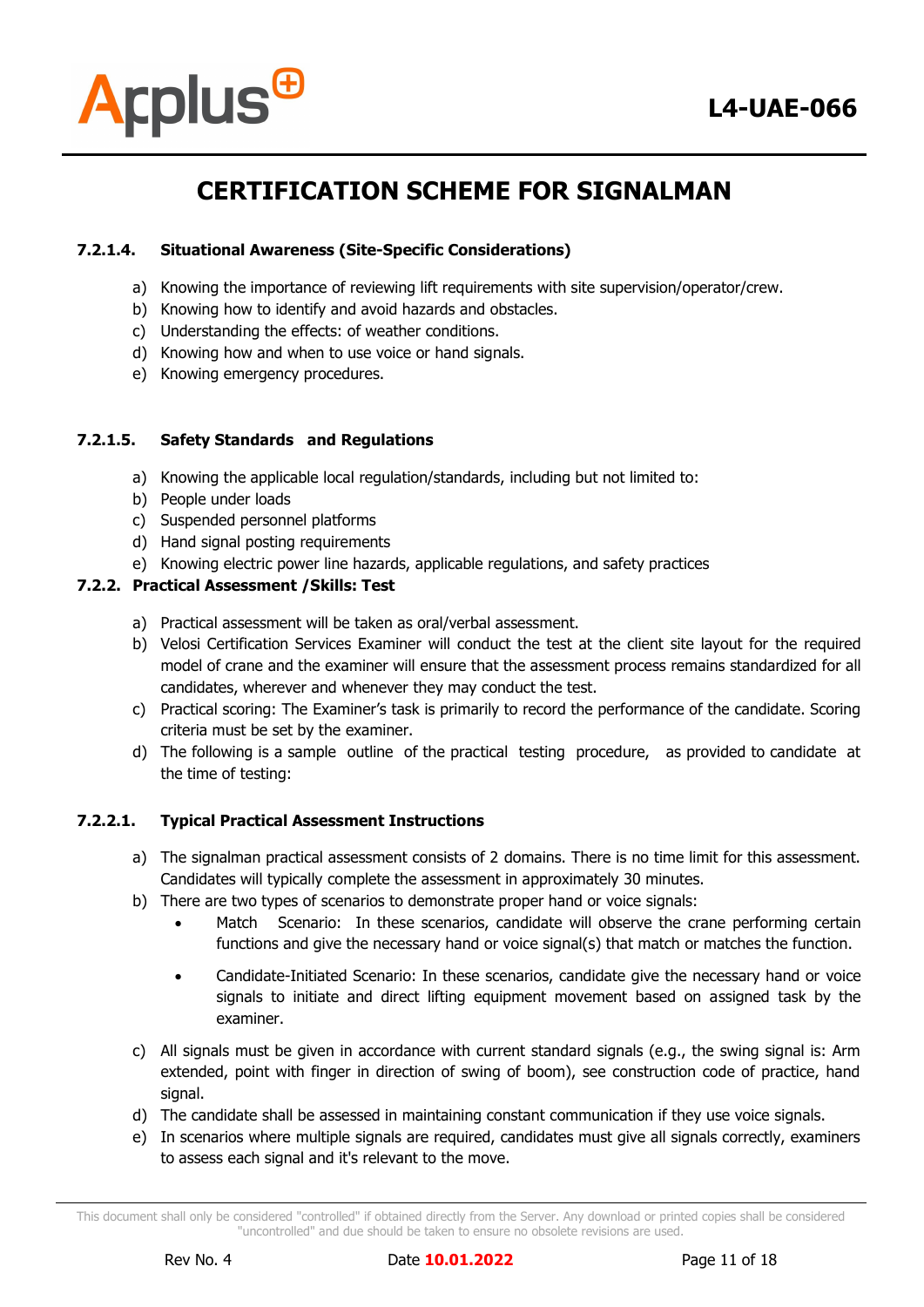

#### **7.3. Time of Examination and Order**

- a) Candidates may take their written and practical examination in any order.
- b) All candidates may only take one day for signalmen assessment and that will depend upon the number of candidates for each assessment batch. Assessment timing may be set by the examiner and may be extended based on other variables and or languages barriers.
- c) In the normal cases, the examination time will be as following:
	- Written Examination: 1 hour
	- Practical Examination: as per practical course outline L5-UAE-077a
- d) In other cases, Time examination maybe extended by the examiner based on other variables and/or language barriers.

#### **7.4. Test Scoring Information**

- a) Velosi Certification Services Written Examinations and Practical are criterion referenced examinations; i.e. the passing score is set beforehand, and candidate performance on the examination is not compared to the performance of others taking the examination. In a criterion referenced: examination, a candidate must obtain a score equal to or higher than a predetermined passing score to pass the-test,
- b) Velosi Certification Services has prepared for every exam three types for the Written Examination, these types has the same questions with same options of answers but different from each other in the order of the questions and the order of options of answers;
- c) Velosi Certification Services will take full responsibility to fairly score the candidate Exam papers.
- d) A candidate must pass both Written and Practical Examination to be certified for a one Year Period and his score should not less than 80% in written and 75% in practical examinations.
- e) The examination results for written and practical will be recorded in the certificate decision note by the Certificate Scheme Manager after review.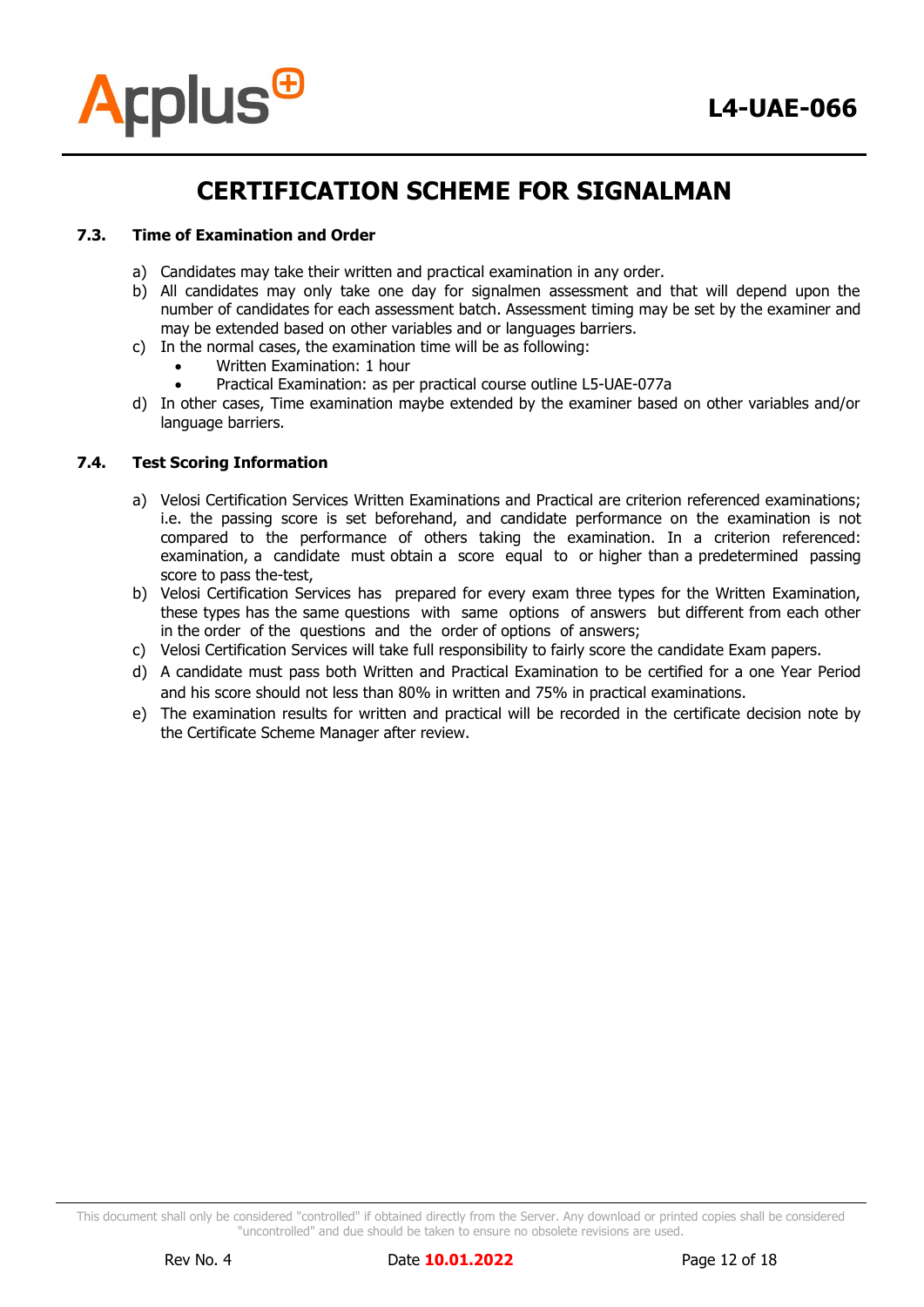

#### **7.5. Post Test Procedure**

Once the candidate have completed the Examinations:

- a) Examiner is not permitted to review candidate's score sheet or discuss his performance on the test.
- b) Examiner may discuss the question answers after the collecting of the candidate exam papers.
- c) Examiner will evaluate and record the performance of candidate on the exam papers.

#### **7.6. Decision on Certification**

- a) The Examiner will submit all the candidate exam records and other relevant documents to the certification of person management to take a decision and record the exam scoring on the certification assessment application form.
- b) The decision on certification of a candidate will be made solely by Velosi Certification Services on the basis of the information gathered during the certification process. Personnel who make the decision on certification will not have participated in the examination of the candidate
- c) Decisions for granting, maintaining, recertifying, extending, reducing, suspending or withdrawing certification will be done by Velosi Certification Services and shall not be outsourced.

#### **7.7. Issuing Competence Certificate**

- a) Competency certificate will be Issued by Velosi Certification Services and signed, by the authorized signatory.
- b) Certificate shall include at least but not limited to the photo of the certified individual, unique identification No. for tracking, , category that the individual was certified to conduct the duties as a signalman, issue date and validity in addition to as required, by the ISO 17024 standard.
- c) If the applicant does not meet the requirements for certification; an Assessment Report shall be prepared immediately after exhausting the appeal procedures to say that the candidate not yet competent enough.

### **7.7.1. Candidate Certificate & ID Card**

- a) Prior to beginning the examination, the Examiner must ask a candidate for photo identification, such as a driver's license.
- b) Certified operators will receive a certificate and laminated-photo id card at no cost when they certify for the first time and when they complete the requirements far, recertification. Note: The ID CARD is not driving License

### **7.7.2. Validation of the Certificate**

a) If the operator becomes a certified Signalman by taking the appropriate written and practical exams, the candidate is certified for one year certification period,

This document shall only be considered "controlled" if obtained directly from the Server. Any download or printed copies shall be considered "uncontrolled" and due should be taken to ensure no obsolete revisions are used.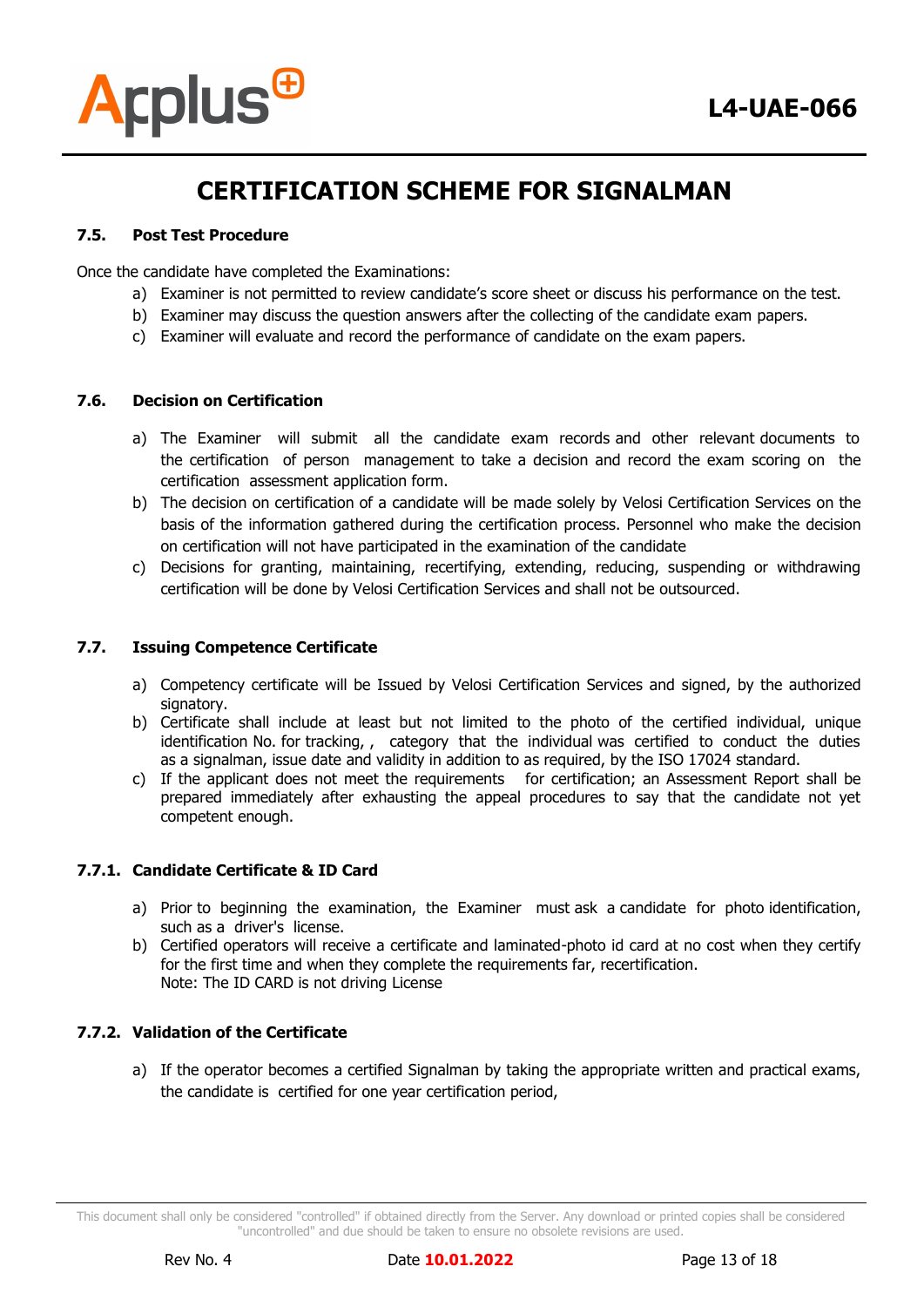

#### **7.8. Combining certification requirements**

#### **7.8.1. Written Exam**

- a) Core exam maybe administered separately if the candidate would like to take more than one specialty
- b) Core and specialty exams maybe administered separately or combined if the candidate would like to take only one specialty.

#### **7.8.2. Practical Exam**

- a) Once a practical examination starts for any certification area, it shall be finished prior starting other practical examination in other areas.
- b) Examiners are not allowed to combine the performance requirement of different specialties into one specialty

### **7.9. Unsafe Act**

- a) If at any time during the Pre-Test Period or during the test, a candidate commits an unsafe act, the examiner must disqualify the candidate from continuing with the test if any of the unsafe acts present include, but are not limited to the following:
	- Incorrect performance and unclear hand signals while moving a suspended load
	- Not conducting pre-inspection of lifting tackles before its use in service
	- Uncontrolled or reckless operation with a suspended load
	- Failure to ensure that the crane boom is positioned above the load centre of gravity (e.g. load being dragged while lifting)
	- Contacting an obstruction with the crane boom or load by using the wrong hand signal/s
	- Any action that in the judgment of the Examiner could endanger personnel or equipment at the Test Site
- b) The Examiner has the authority to stop the test at any time for reasons of safety. Examiners are responsible tor informing Public Health & Safety Department in that case by either e-mails; letter or fax, record shall be kept.
- c) If the candidate is disqualified due to an unsafe act, the case will be reviewed by the relevant authority, and candidate will be notified with the department decision of the eligibility for rescheduling the Practical Exam or otherwise,

#### **7.10. Weather Conditions and Equipment Problems**

- a) The examiner must use an anemometer to check the wind speed and then will record the weather conditions on the examination sheet.
- b) The examiner has the responsibility to determine if the weather conditions or equipment problems are such that a test needs to be suspended.

This document shall only be considered "controlled" if obtained directly from the Server. Any download or printed copies shall be considered "uncontrolled" and due should be taken to ensure no obsolete revisions are used.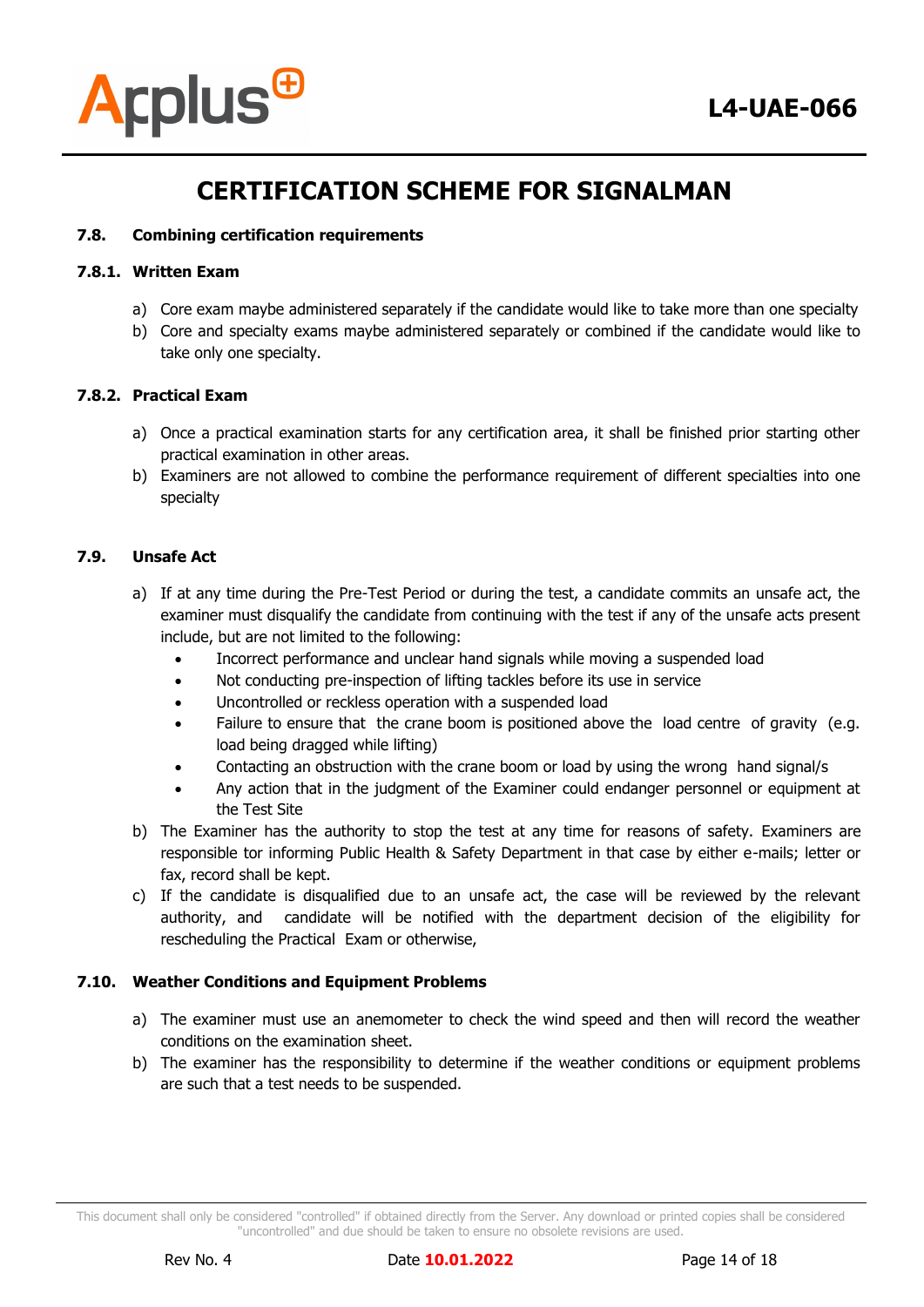

- c) If the test is interrupted due to weather conditions or equipment problems, the procedures for restarting is as follows:
	- Candidate will resume the test at the beginning of the task he was performing at the time of interruption.
	- If candidate resume the test on a different machine, he may start the entire test over from the beginning.
	- If the testing is delayed to a different day, the test will be restarted from the beginning.

# **7.11. Criteria for Re-Certification Process**

#### **7.11.1.Recertification Requirements**

- a) Certification is valid for one year. Recertification candidates must complete all recertification requirements prior to their certification's expiration date. This includes:
	- Passing the Recertification Written Examination(s)
	- Continuing to meet Occupational Health card requirements
	- Having valid driving license from the relevant authority where applicable,
	- Compliance with Substance Abuse Policy
	- Compliance with the Code of conduct and Ethics
	- Compliance with Velosi Certification Services Examination Policy
- b) Recertification candidates who must take both practical and written exams, however, must do so before their certification expires,
- c) Recertification candidates may take their Recertification Written and practical Examinations up to one month prior to their certification's date of expiration. Regardless of the date of the Recertification Examination, the new one-year certification period begins from the date of expiration of the candidate's initial certification.

### **7.12. Re-Sit Examination for Initial Examination and Re-examination**

Normally, the candidate must pass both written and practical examination to be competent but if:

- a) If the candidate have passed the written examination and he failed in the practical or vice versa then, re-sit examination will be conducted
- b) The re-sit examination will be scheduled with Velosi Certification Services certification department
- c) The fee of the re-sit examination will be 50% of the original certification fee.
- d) If the candidate fails in either one or both written or practical exam twice (Two times in roll) will not take any further assessment until he undertakes a relevant training.

### **7.13. Training Requirement**

Candidates who fail in either one or both written or practical exam twice (Twice in a row) will not take any further assessment until they undertake a relevant training. The training shall cover both theoretical and practical training and having minimum duration for one day, but not exceeding three days.

This document shall only be considered "controlled" if obtained directly from the Server. Any download or printed copies shall be considered "uncontrolled" and due should be taken to ensure no obsolete revisions are used.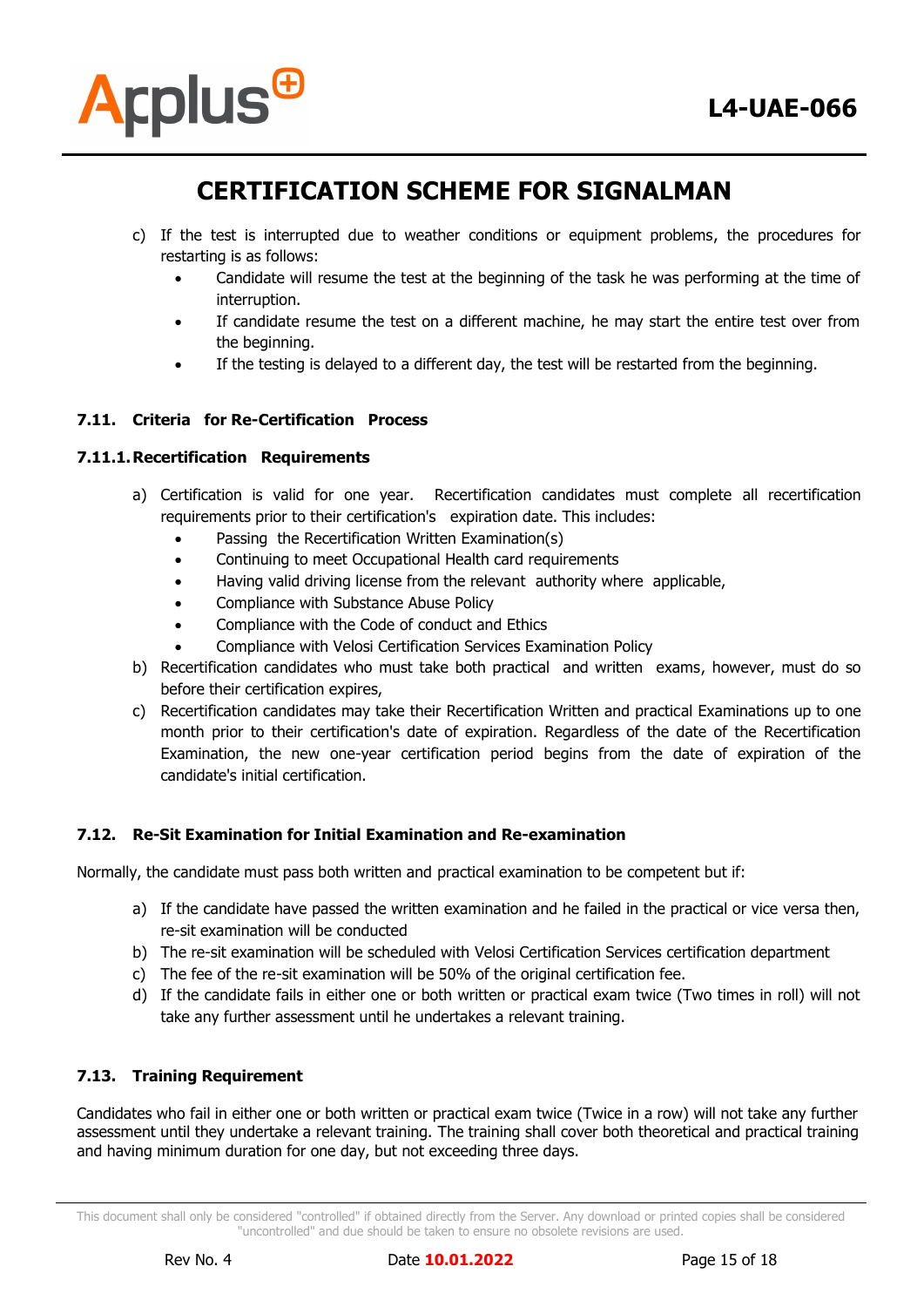

#### **7.14. Certification & Recertification & Re-Test Fees**

#### **7.14.1.Certification & Re-Certification Fees**

a) Fees charged by Velosi shall be for the Certification Services & not for the sake of issuing Certificate.

#### **7.14.2.Retest Written & Practical Exam Fees of initial and recertification process:**

- a) The candidate has one chance to re-sit the written or/and practical exam with cost of 50% of Certification Fees/ Exam,
- b) Candidate who fails in either one or both written or practical exam twice (two times in roll) shall not undertake-any further assessment until undertakes a relevant training.

#### **7.14.3.Other Fees:**

a) Certified operators will receive a certificate and laminated photo ID card at .no cost when they certify for the first time and when they complete the requirements for recertification, An additional payment will be charged if a candidate needs a replacement certification card.

#### **7.15. Rescheduling & Cancellations by the Candidate**

- a) Should a candidate be unable to sit for the examination after his registration, Velosi Certification Services must receive notification in writing no later than Two Working Days prior to the examination date. Candidate fees will be returned back, unless he wants to reschedule other one.
- b) Candidate who wishes to reschedule his examination must notify Velosi Certification Services and submit the necessary documentation to Certification Administration Personnel by the deadline for the rescheduled test date.
- c) Candidates withdrawing or cancelling after the deadline of not sitting for the Exam, Velosi Certification Services will forfeit all application fees and those will NOT receive a refund if the withdrawing or cancelling is done without prior notification of two days before the deadline or if this cancelation is done by the certification scheme committee as results of revocation,

#### **7.15.1.Emergency Cancellations of Assessment**

- a) In case the client or candidate has an emergency, Situation, only the following situationswill be accepted as grounds for emergency cancellations or withdrawals:
	- Candidate illness supporting documentation required: doctor's note
	- Family death supporting documentation required: death certificate or obituary notice
	- Requests for medical or withdrawals are handled Velosi Certification Services upon submission of a Letter describing the situation. Full name, address and ID number must be included along with the scheduled test date, site number and supporting documentation indicated above.

This document shall only be considered "controlled" if obtained directly from the Server. Any download or printed copies shall be considered "uncontrolled" and due should be taken to ensure no obsolete revisions are used.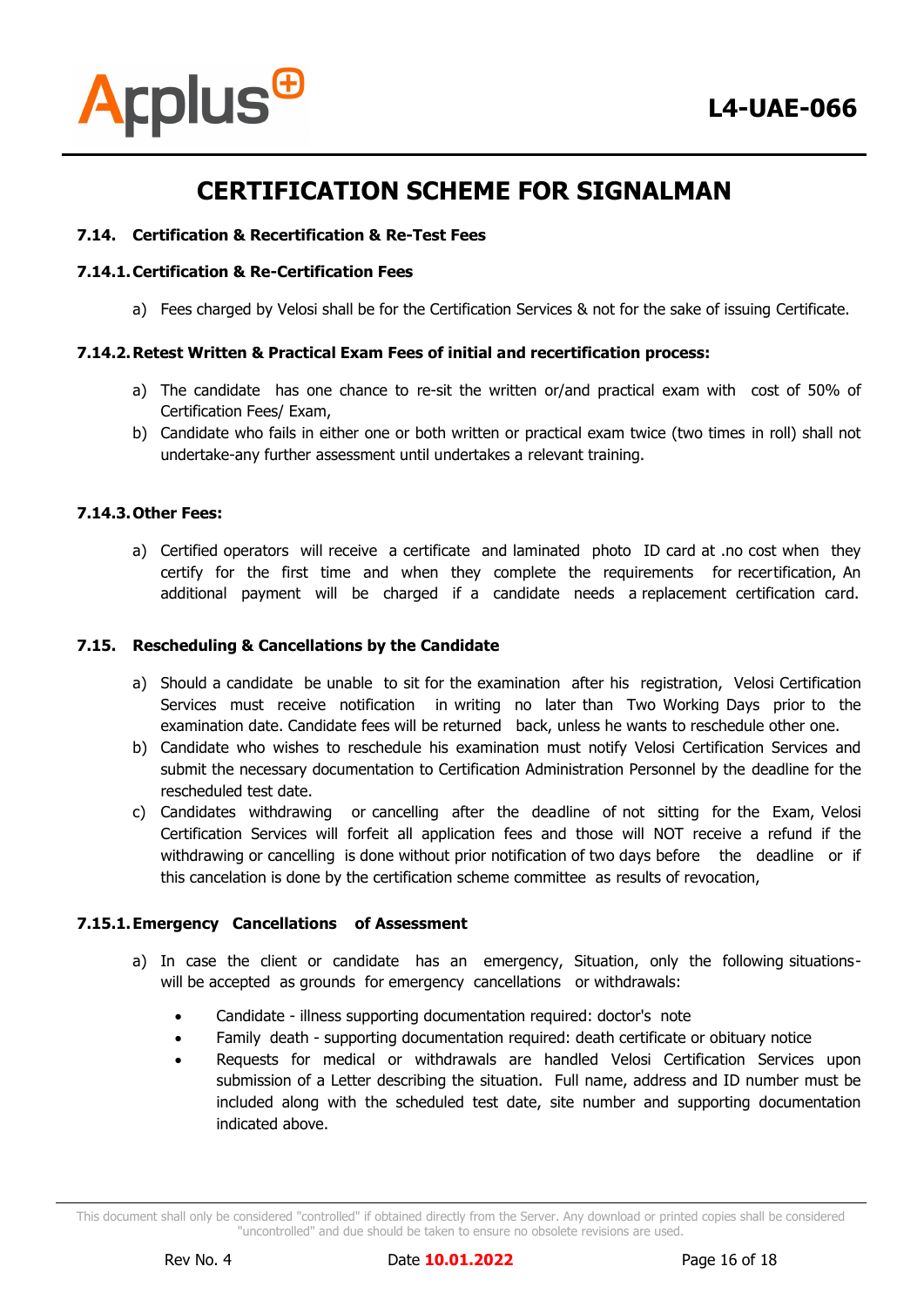

### **7.16. Surveillance Methods and Criteria (if applicable)**

Since the certification period cycle is one year so the surveillance methods is not applicable unless is requested by the client, at that time the criteria of initial certification process will apply.

#### **7.17. Suspending, Withdrawing or Reducing the Scope of Certification by Velosi Certification Services**

- a) Velosi Certification Services has its policy and documented procedure for suspension or withdrawal of the certification, or reduction of the scope of certification.
- b) Failure to resolve the issues that have resulted in the suspension, in a time established by Velosi Certification Services shall result in withdrawal of the certification or reduction of the scope of certification,
- c) Velosi Certification Services shall have enforceable arrangements with the certified person to ensure that, in the event of suspension of certification, the certified person refrains from further promotion of the certification while it is suspended.
- d) Velosi Certification Services shall have enforceable arrangements with the certified person to ensure that, in the event of withdrawal of certification, the certified person refrains from use of all references to a certified status.

#### **7.18. Revocation of Certification Process**

- a) Filing for-revocation are based on the following:
	- Any misrepresentation or fabrication of documents submitted to Velosi Certification Services in regards to the Operation Certification Scheme,
	- Lack/expiration of a physical examination and or failed substance abuse test, as required in the Operation Certification Scheme,
	- Any documented recordable Rigging accident, incidents that is submitted to the Certification Scheme Committee where Signalman error is determined to be the cause of the accident, incident.
	- Certified Signalman are required to notify Velosi Certification Services of a documented, recordable Rigging accident within 48 hours of the accident.
	- Failure to do so will result in revocation of certification without appeal.
	- Certified operators should submit the "Incident Report".
- b) Velosi Certification Services may, at its discretion, revoke or rescind certification if the Operator was not qualified to receive the certificate at the time it was issued; even if the certificate was issued as a result of a mistake on the part of Velosi Certification Services. It may also revoke or suspend certification or participation in the certification process if
	- The Operator fails to maintain moral, ethical or professional behaviour satisfactory to Velosi Certification Services or engages in misconduct that adversely affects professional competence or integrity;
- **7.19.** The Operator made any material misstatement of fact or omission of fact to Velosi Certification Services in connection with application or to any third party concerning the Operator's certification status; Candidates Requesting Testing Accommodations:

This document shall only be considered "controlled" if obtained directly from the Server. Any download or printed copies shall be considered "uncontrolled" and due should be taken to ensure no obsolete revisions are used.